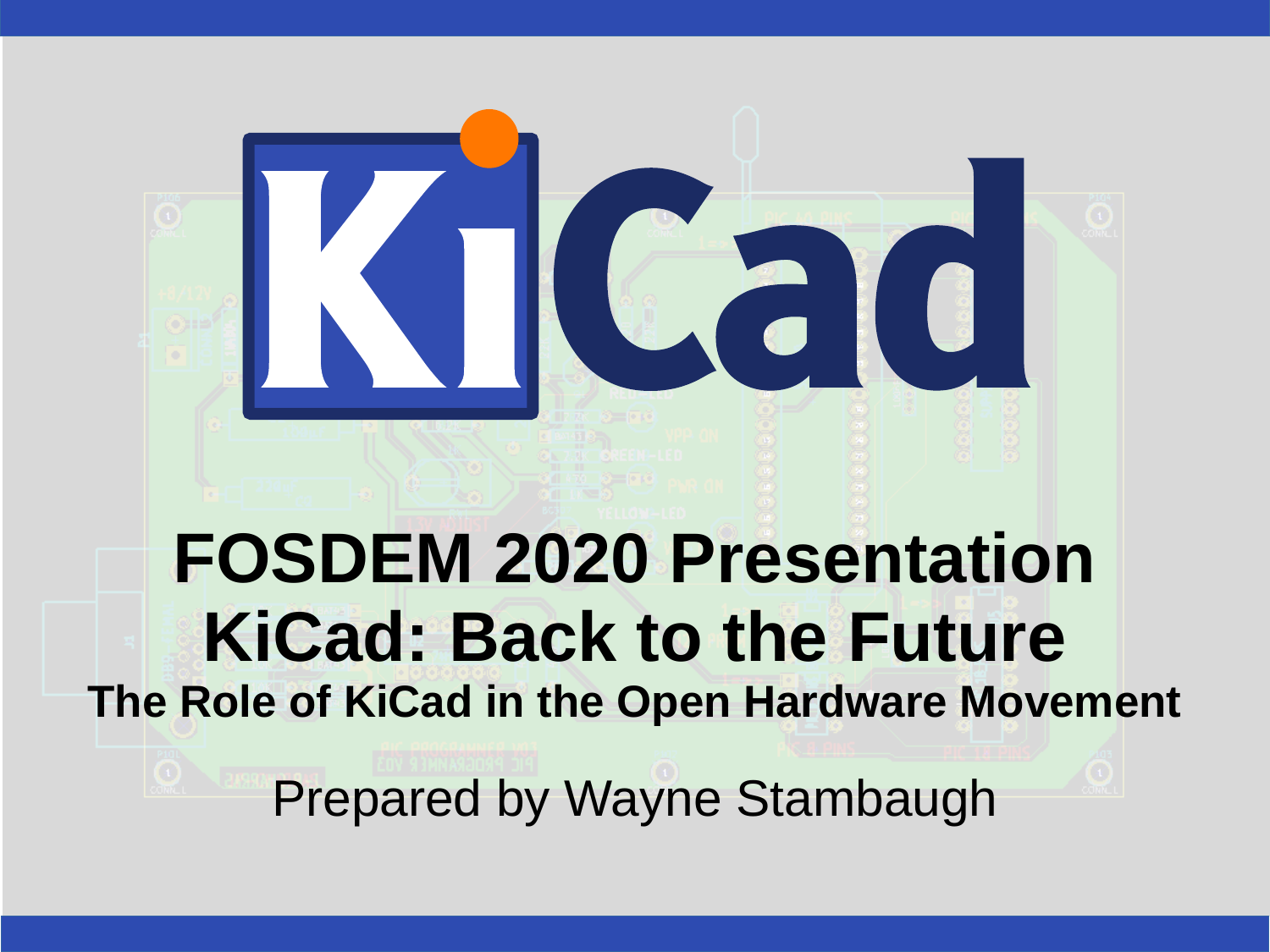## **In the Beginning...**

- Before the advent of the personal computer all software was run on mainframes. Software development decidedly not open.
- Software copyrights recognized in the U.S. in 1964.
- The first personal computers available in the early to mid 1970s.
- Personal computers widely available by the end of the 1970s.
- Early personal computer software developers openly shared source code.
- The sharing didn't last very long.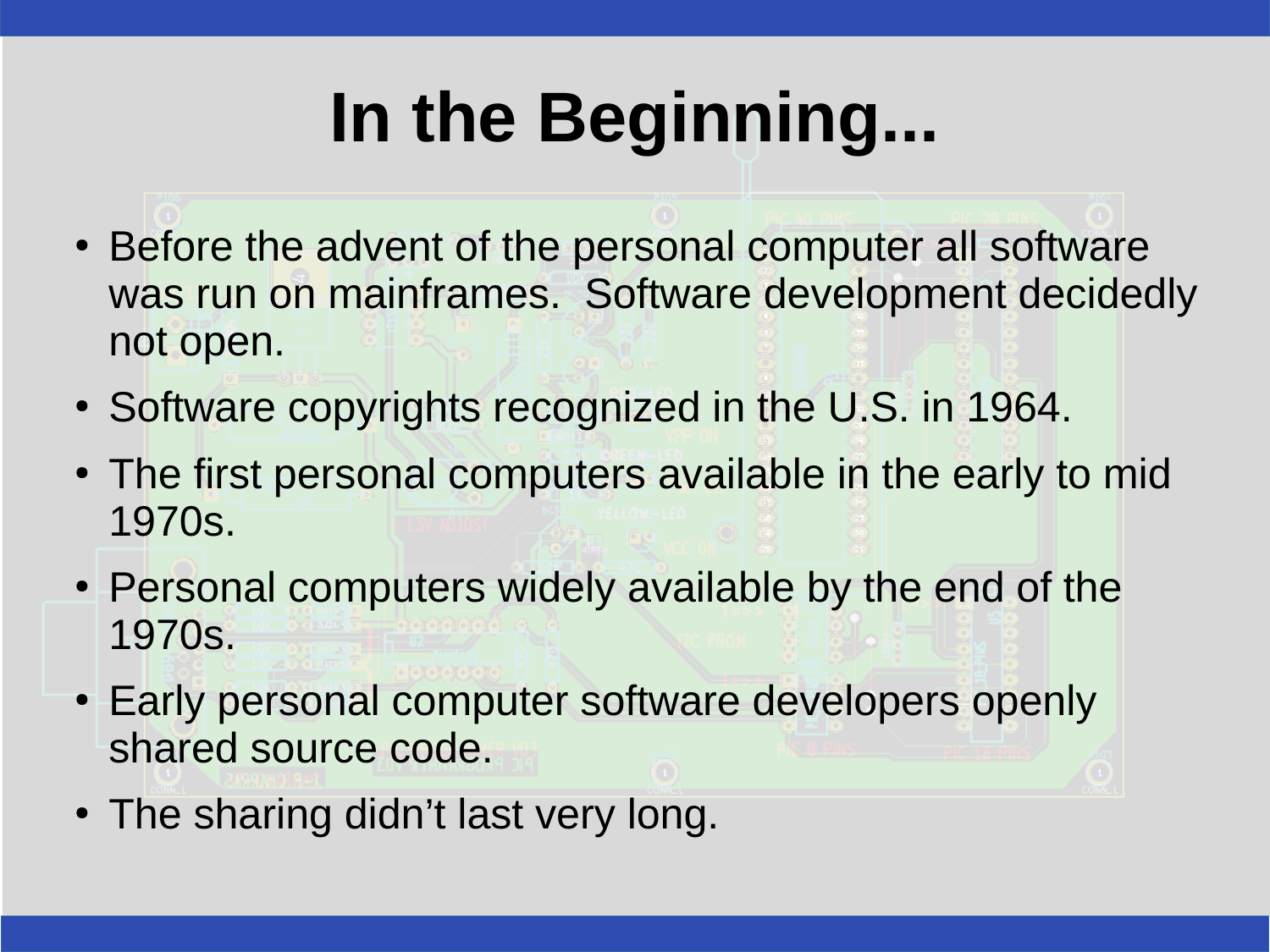### **The Dark Ages...**

- The personal computer adoption ramps up quickly in the late 1970s.
- Restrictive proprietary commercial licensing became the norm.
- Software quality was spotty at best.
- Bugs persisted for long periods of time.
- Working code was purposely broken for competitive advantage.
- Users were an afterthought.
- User frustration of the state of proprietary software quickly grew.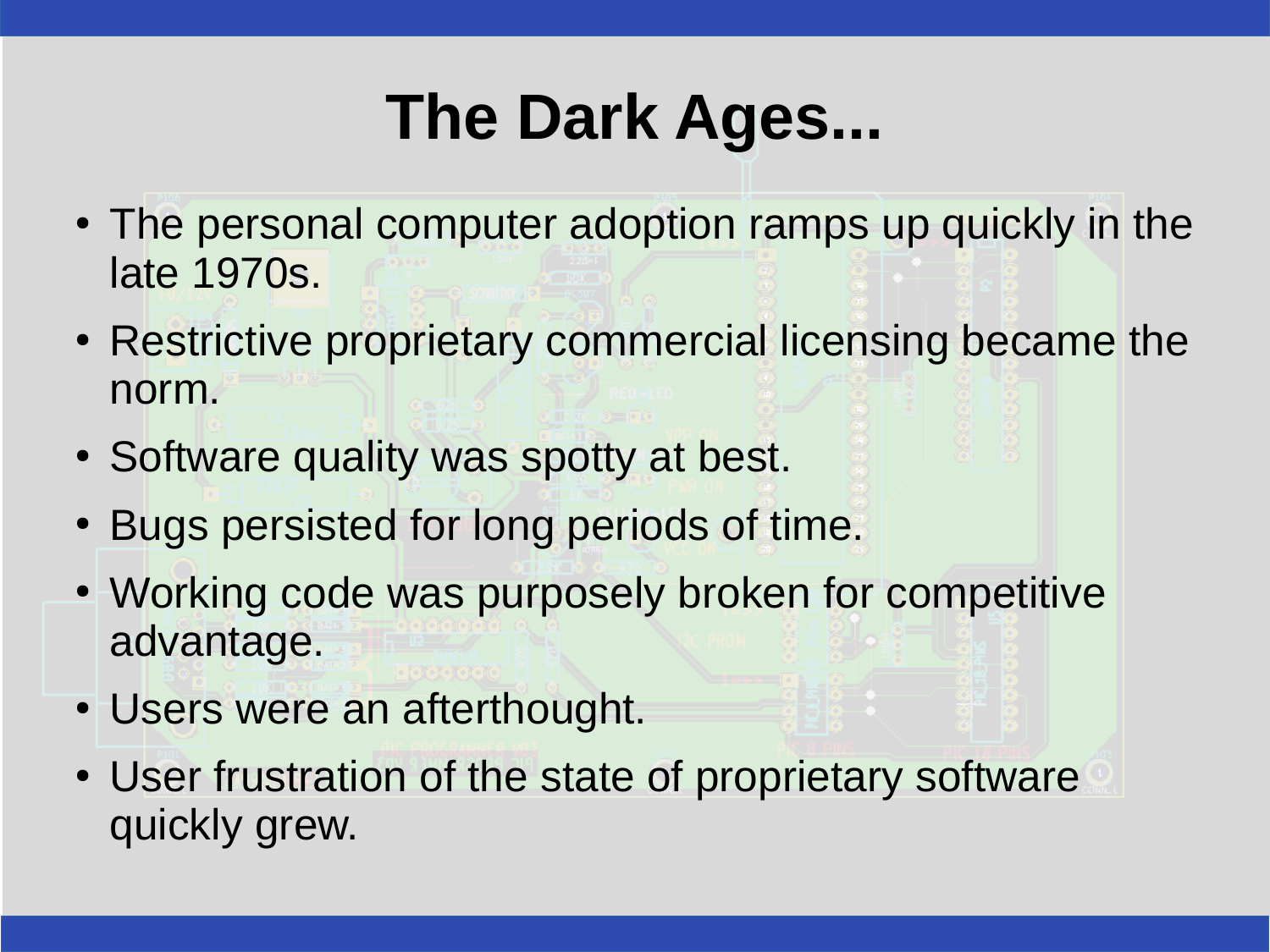#### **A New Hope...**

- Permissive BSD and MIT open source licenses created in the early and mid 1980s.
- Education institutions drive early open source development.
- Permissively licensed projects unceremoniously hijacked.
- Version 1 of the GPL appears at the end of the 80s.
- The GNU project lays the foundation with FLOSS development tools.
- Wide spread availability of internet service allows for development collaboration.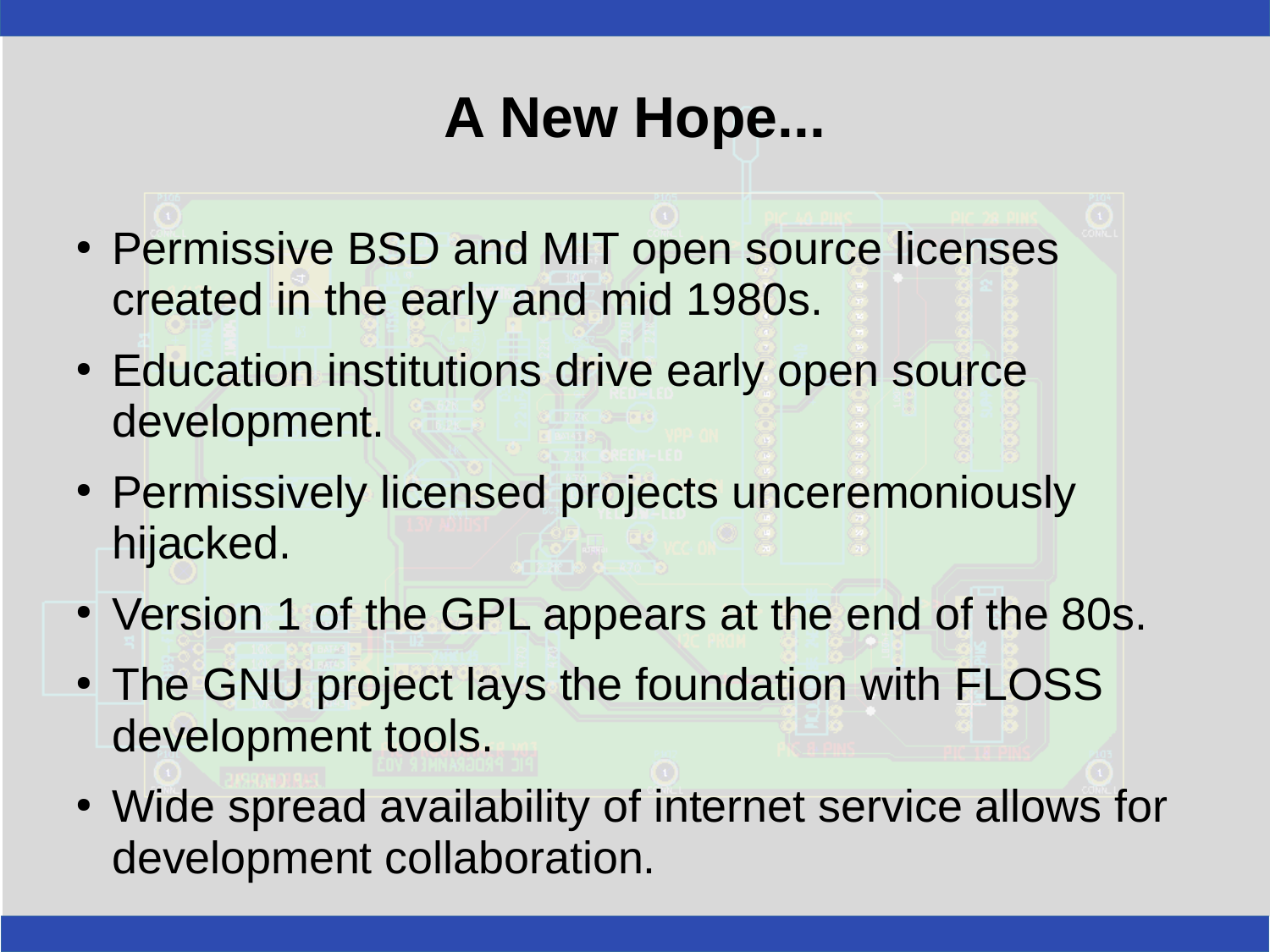#### **The Tide Changes...**

- In 1991 some guy from Finland creates a kernel under the GPL2.
- Development tools and OS software quickly grow in the early 90s.
- Packaged GNU/Linux operating systems are everywhere.
- Commercial support of open source software becomes available in the early to mid 90s.
- Access to high speed internet effectively drives the cost of software distribution to zero.
- In the mid and late 2000s smart phones and small form factor devices push FLOSS into mainstream.
- FLOSS becomes ubiquitous.
- FLOSS hardware design tool development ramps up in the 2010s.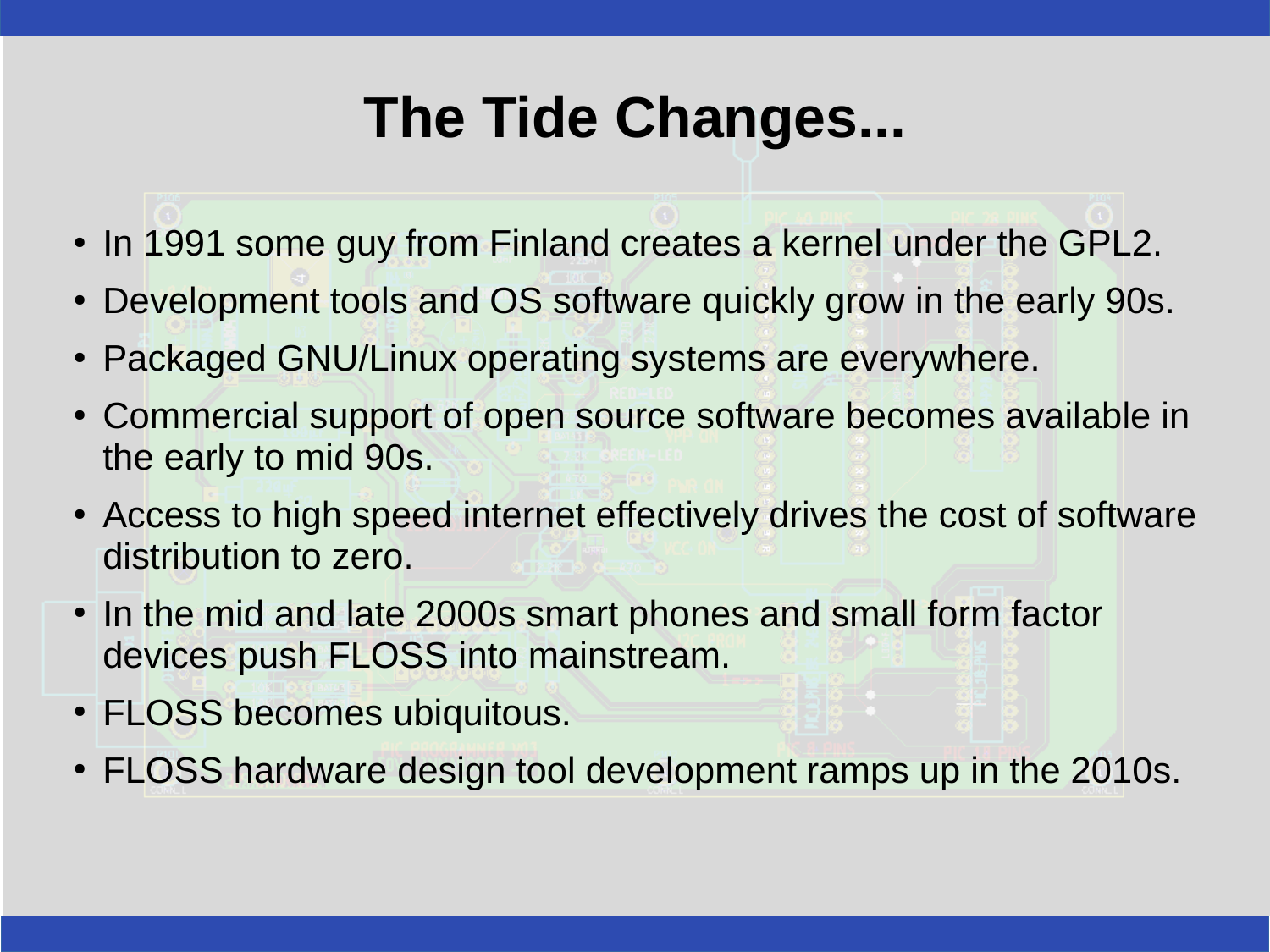#### **Open Hardware Takes Flight...**

- Software licenses less than ideal for hardware.
- CERN releases the Open Hardware License in 2011.
- How open is a design created with proprietary software?
- CERN begins contributing to the KiCad project in 2011.
- Open source hardware design tools capability increases.
- Enough interest in open source hardware design software to justify a FOSDEM developer's room in 2015.
- Open hardware designs begin to appear.
- Board vendors directly support KiCad files for manufacture!
- RISC-V development begins in 2010 at UC Berkeley.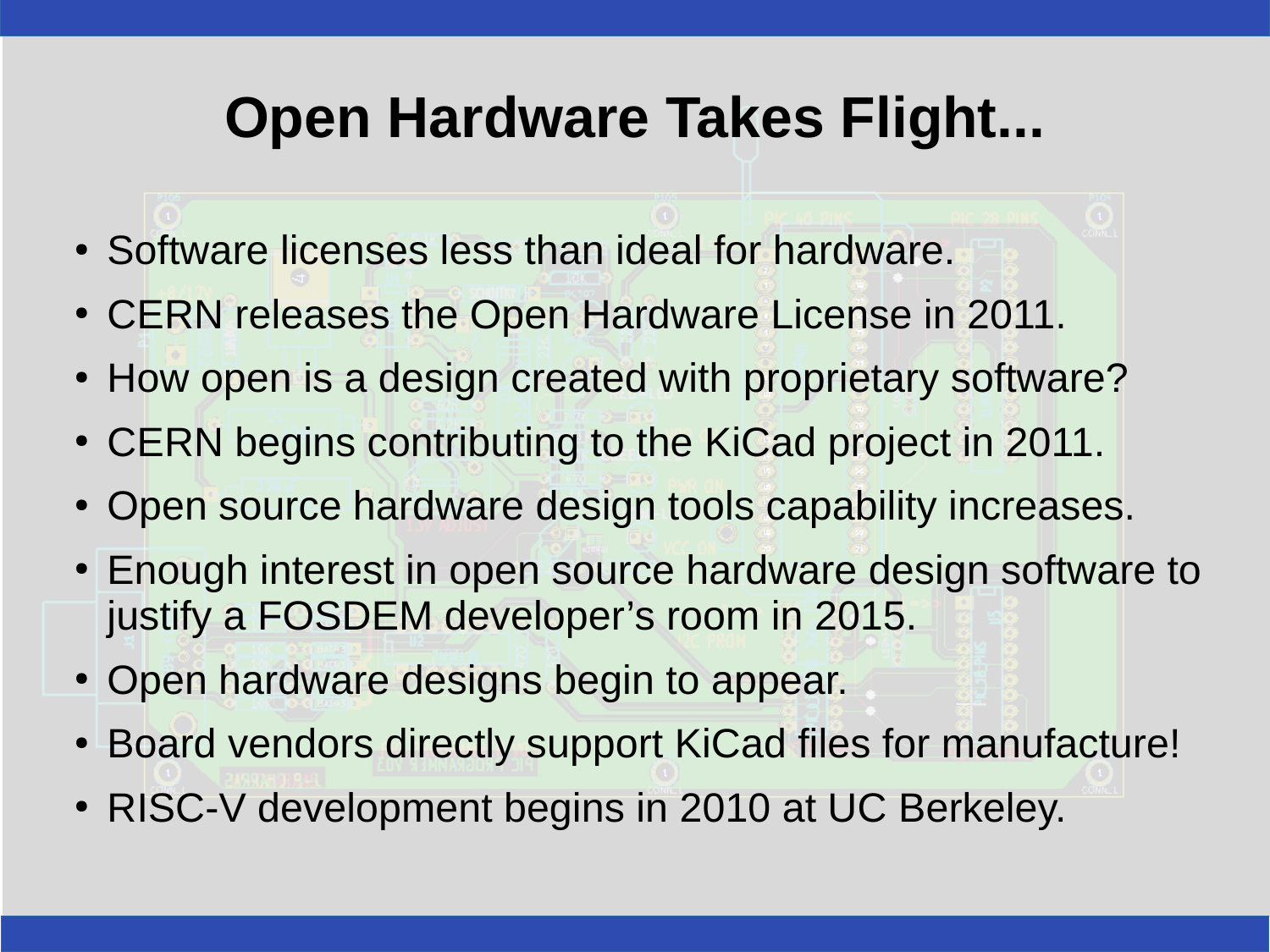#### **Now and into The Future...**

- Rapid commercial adoption of RISC-V designs in the last few years.
- Open processor design is only the beginning, more open silicon needed.
- Die level development tools need to opened.
- The holy grail, die fabrication processes.
- Will the entire stack ever be fully open?
- Will cost determine the grow rate of open hardware?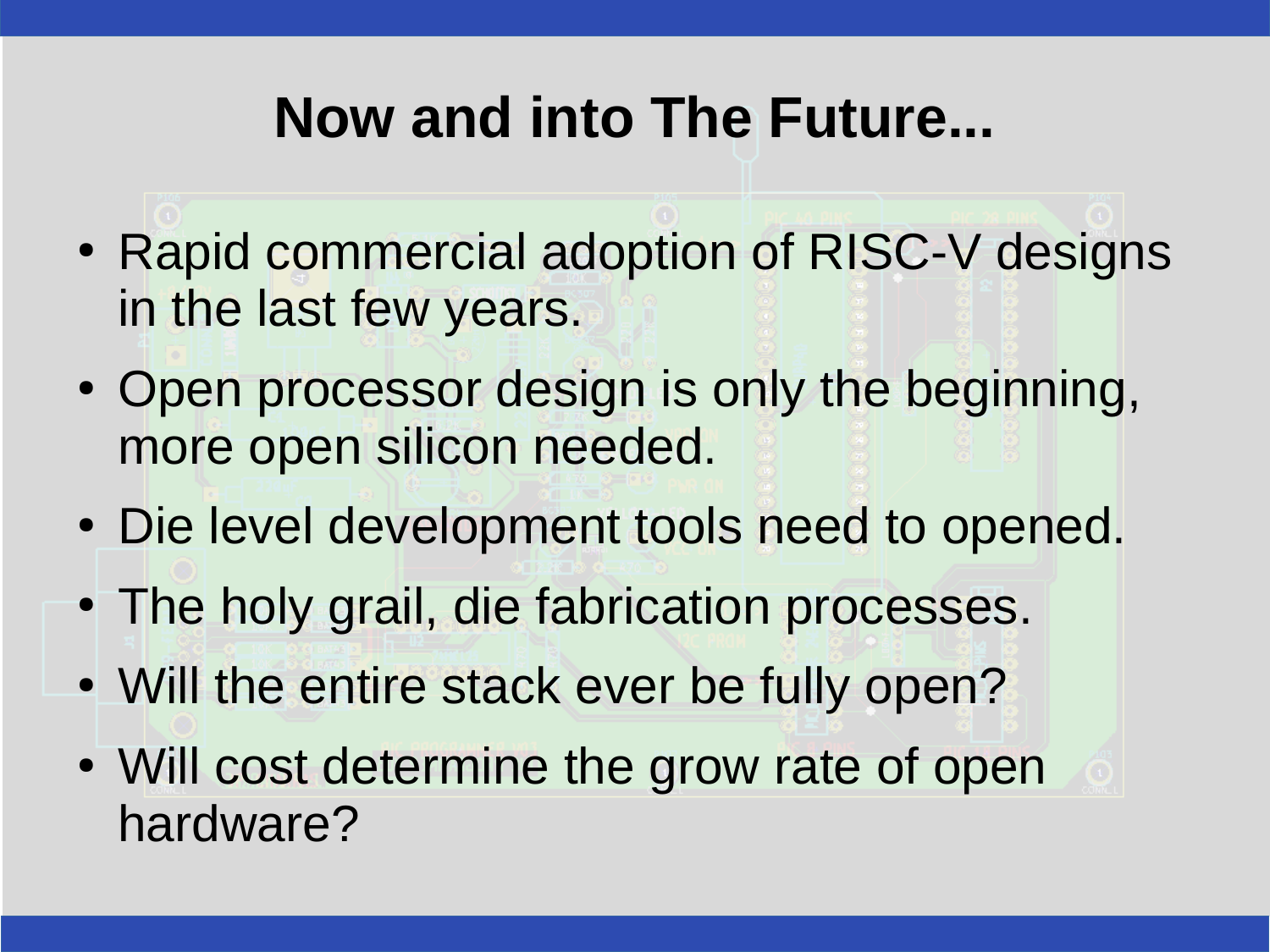#### **Year in Review**

- Version 5.1 released in March.
- Project leader hired to work full time on KiCad in March.
- First ever KiCad conference (KiCon) in Chicago in April.
- [KiCad Services Corporation](https://www.kipro-pcb.com/) offers paid support for KiCad.
- Project leader laid off in October.
- KiCad joins the [Linux Foundation](https://funding.communitybridge.org/projects/kicad) in November.
- Project leader joins KiCad Services Corporation in December.
- Code hosting moved to [GitLab](https://gitlab.com/).
- First ever KiCad new developer meeting on Friday.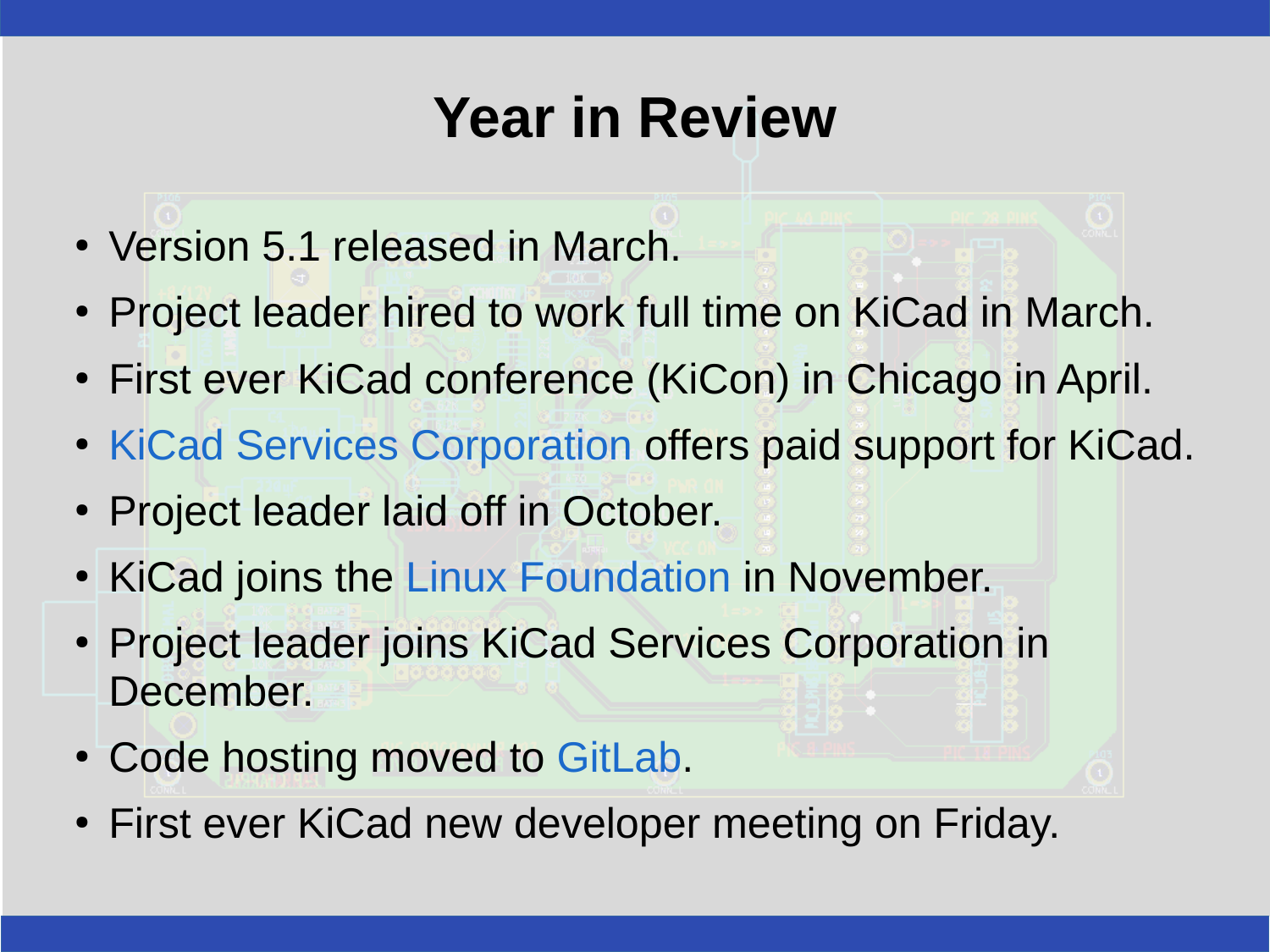#### **Announcements**

- [KiCon 2020](https://2020.kicad-kicon.com/) will be held at CERN from September 11<sup>th</sup> through the 13<sup>th</sup>.
- Three day lead development team version 6 hack-a-thon at [Aisler](https://aisler.net/) in Aachen.
- One third of the way to Linux Foundation annual funding goal of \$40K!